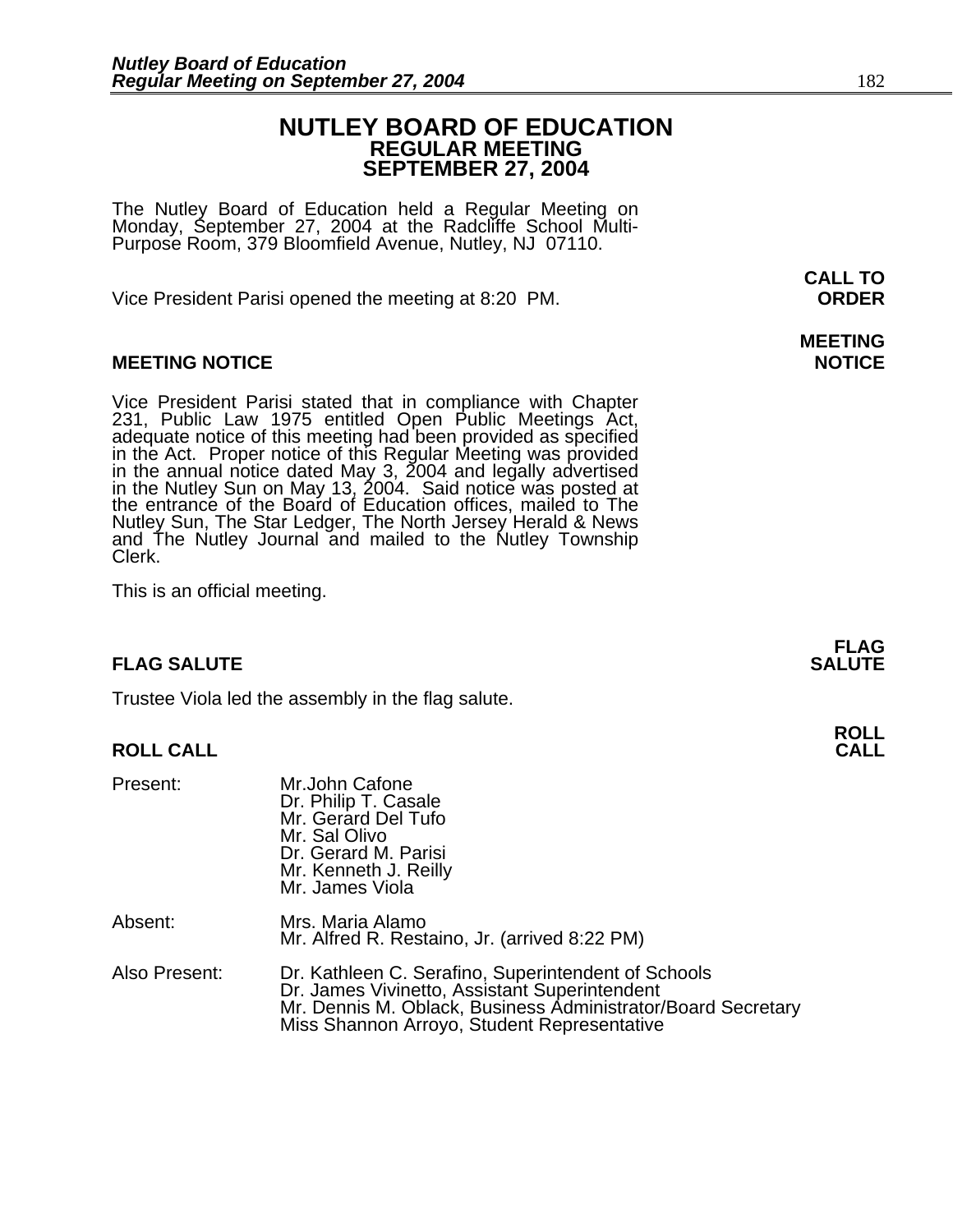## **APPROVAL OF MINUTES APPROVE**

Trustee Cafone moved, Trustee Viola seconded, and the Board unanimously approved by roll call vote the following motion:

BE IT RESOLVED that the Board of Education approves the following minutes:

September 13, 2004 - Conference/Special Meeting<br>September 13, 2004 - Closed Executive Meeting<br>August 30, 2004 - Conference Meeting<br>August 30, 2004 - Closed Executive Session

Trustee Retaino arrived.

Board Secretary Oblack read, and the trustees acknowledged, the following items of correspondence:

A variance notice regarding property at 7 and 15 Margaret Avenue being within 200 feet within school property.

A variance notice regarding property at 153 Mountainview Avenue being within 200 feet within school property.

A variance notice regarding property at 299 Franklin Avenue being within 200 feet within school property. **BOARD** 

#### **BOARD SECRETARY'S REPORT**

Board Secretary Oblack discussed the addendum resolution under the Board Secretary's Resolutions titled Approval of Change Order for High School Science Lab Rehabilitation & Improvement.

#### **SUPERINTENDENT'S REPORT SUPT'S REPORT A**

Dr. Serafino presented the Superintendent's Report dated September 27, 2004, Schedule A, which is appended to the minutes of this meeting.

#### **COMMITTEE REPORTS REPORTS**

Trustee Viola – Community Relations

#### **HEARING OF CITIZENS (Resolutions Only) THEARING OF STATE AND REARING OF**

**NONE** 

# **SECRETARY'S**

**COMMITTEE** 

**CITIZENS** 

**CORRESPONDENCE CORRESPONDENCE**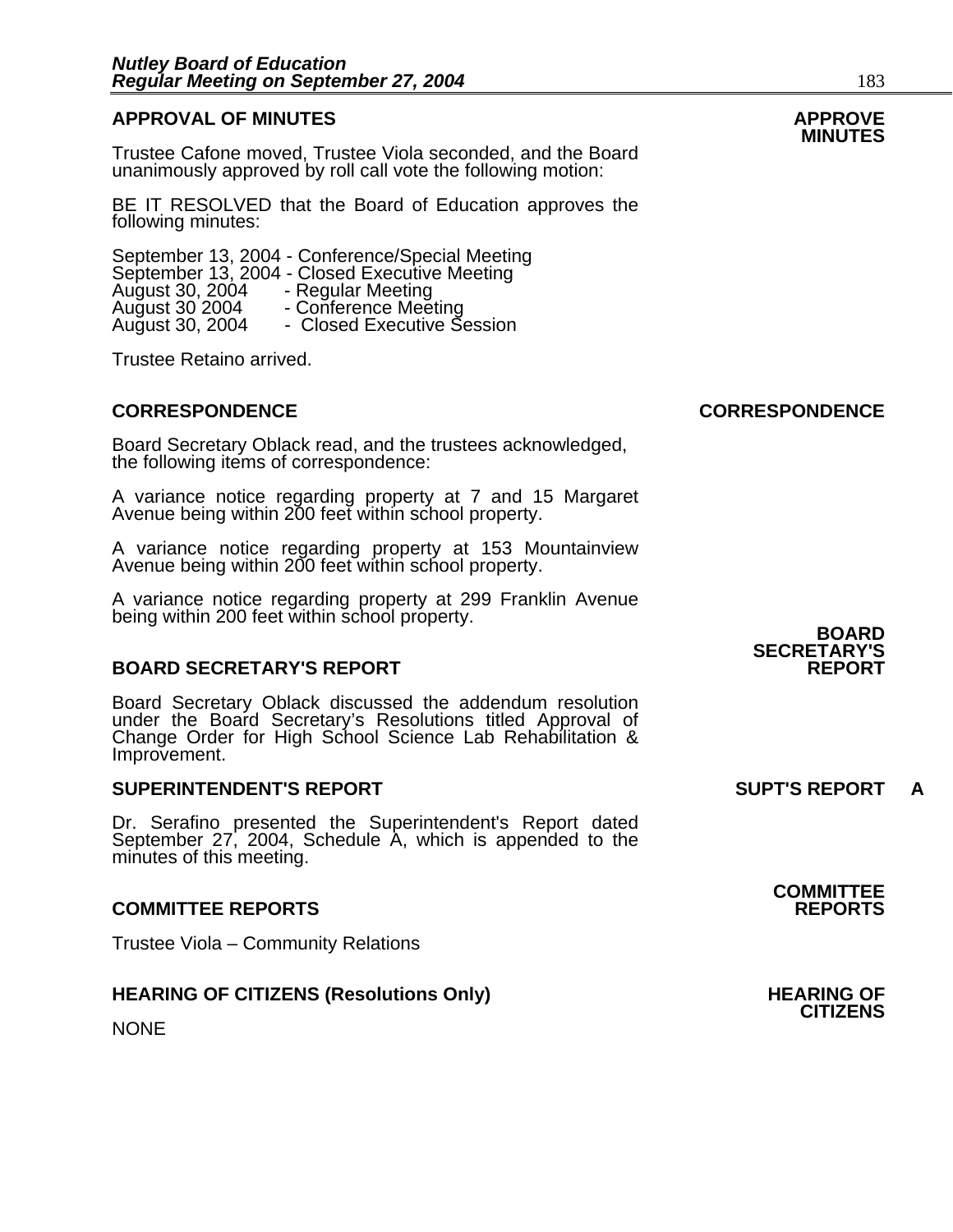### **SUPERINTENDENT'S RESOLUTIONS** *SUPERINTENDENT'S*

Trustee Reilly moved, and Trustee Cafone seconded, a motion that the Board approve the Superintendent's Resolutions numbers 1 through 21 as listed below.

The Superintendent's Resolutions 1 through 21 were unanimously approved by roll call vote.

#### 1. **RESIGNATION – Teacher**

BE IT RESOLVED that the Board of Education accepts the resignation of Mrs. Paula Roselle, Culinary Arts teacher, effective November 26, 2004.

#### 2. **RESCIND APPOINTMENT – Permanent Unassigned Substitute**

BE IT RESOLVED that the Board of Education approves the rescinding of the resolution approved at the August 30, 2004 Board meeting, appointing Mr. Paul Marcantuono as Permanent Unassigned Substitute for the 2004-05 school year.

#### **3. RESCIND APPOINTMENT – Bus Driver**

BE IT RESOLVED that the Board of Education approves the rescinding of the resolution approved at the August 30, 2004 Board meeting, appointing Charles Azzerello as a bus driver for the 2004-05 school year.

#### 4. LEAVE OF ABSENCE - Teacher

BE IT RESOLVED that the Board of Education approves a childrearing leave of absence for Mrs. Lisa Venezia from November 11, 2004 through January 31, 2005.

#### 5. LEAVE OF ABSENCE - Teacher

BE IT RESOLVED that the Board of Education approves a childrearing leave of absence for Mrs. Tracy McCormick from October 18, 2004 through December 31, 2004.

#### 6. LEAVE OF ABSENCE - Teacher

BE IT RESOLVED that the Board of Education approves a family leave of absence, without pay, for Mrs. Janet Fenwick, effective October 1, 2004 through November 30, 2004.

**RESIGN**

### **RESCIND APPOINTMENT**

**LEAVE**<br>TEACHER

**LEAVE**<br>TEACHER

**LEAVE**<br>**P.T. AIDE** 

## **RESOLUTIONS**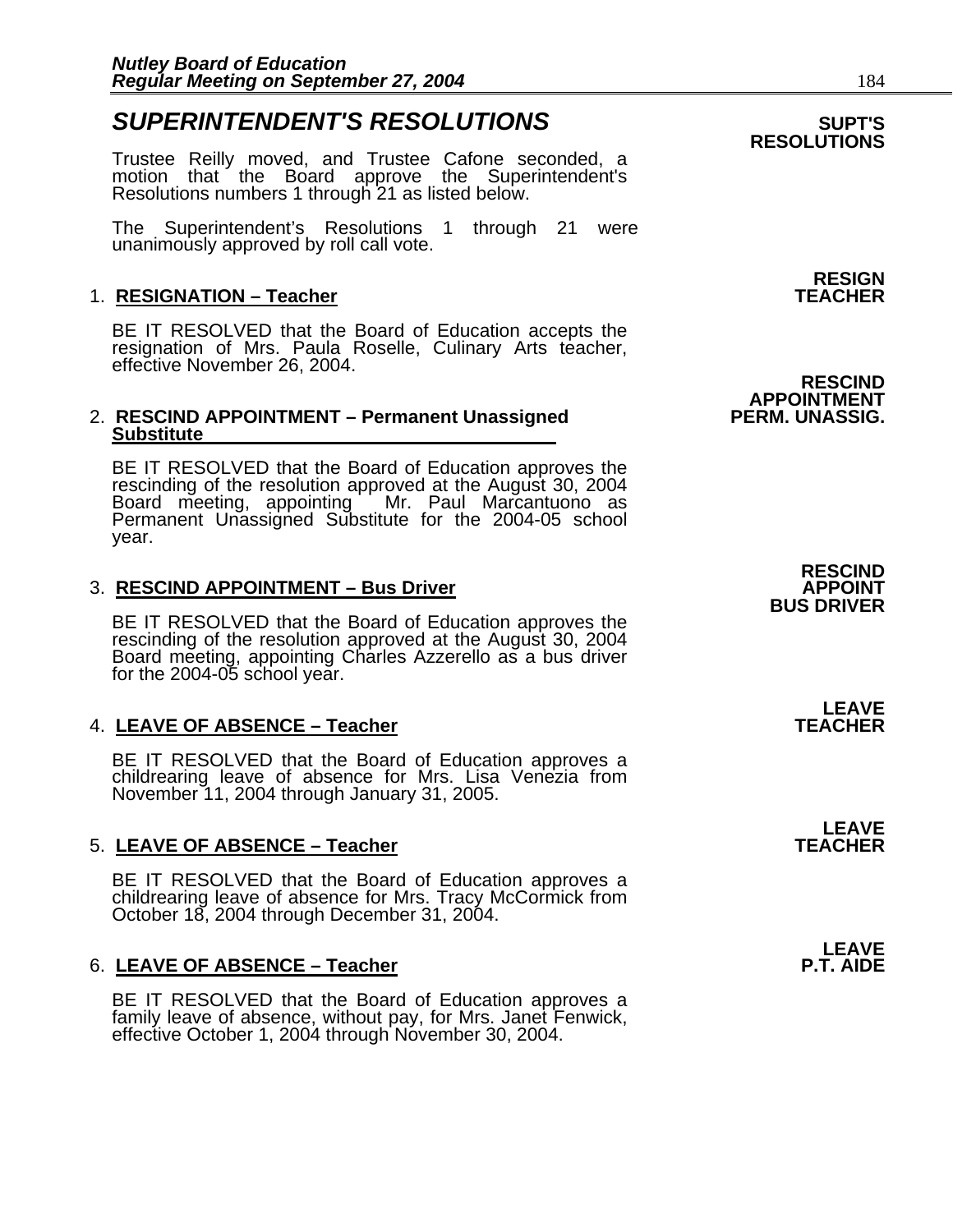#### **7. APPOINTMENT - Professional Staff**

BE IT RESOLVED that the Board of Education approves the<br>appointment of Mrs. Carol L. LoCurcio as School Social Worker for the 2004-05 school year, effective October 1, 2004<br>at the annual salary of \$47,424, M.A. Step 9 (prorated), in<br>accordance with the 2004-05 Teachers' Salary Guide.

#### 8. APPOINTMENT – Teacher Sub **PROF STAFF** B

BE IT RESOLVED that the Board of Education approves the appointments of the teacher substitutes listed on the attached Schedule B for the 2004-05 school year.

#### 9. **APPOINTMENTS – Substitutes**

BE IT RESOLVED that the Board of Education approves the following substitutes for the 2004-05 school year:

School Aide Dianna Juhrden

<u>Cafeteria</u> Lillian Darby Debra Rilli

Bus Aide Dolly Ross

Buildings & Grounds

\*Chris De Lorenzo

\*BE IT FURTHER RESOLVED that the Board approves the application for emergent hiring as per the criminal review procedure.

#### 10. **APPOINTMENT- BOE Extended Day Program**

BE IT RESOLVED that the Board of Education approves the appointment of the School Age Extended Day Program employee listed below for the 2004-05 school year at the salary indicated:

Child Care Aide (p/t) Hourly Rate<br>Linda Lampo \$15.00

#### 11. **APPOINTMENT – Head Custodian HEAD CUSTODIAN**

BE IT RESOLVED that the Board of Education appoints<br>Daniel Russomano as Elementary Head Custodian, at the<br>annual salary of \$31,500, Group 3 – Step 4 1/2, effective<br>October 1, 2004 in accordance with the 2004-05 salary guid

 **APPOINT** 

## **APPOINT**

**APPOINT** 

**APPOINT** 

# **APPOINT<br>EXTENDED DAY**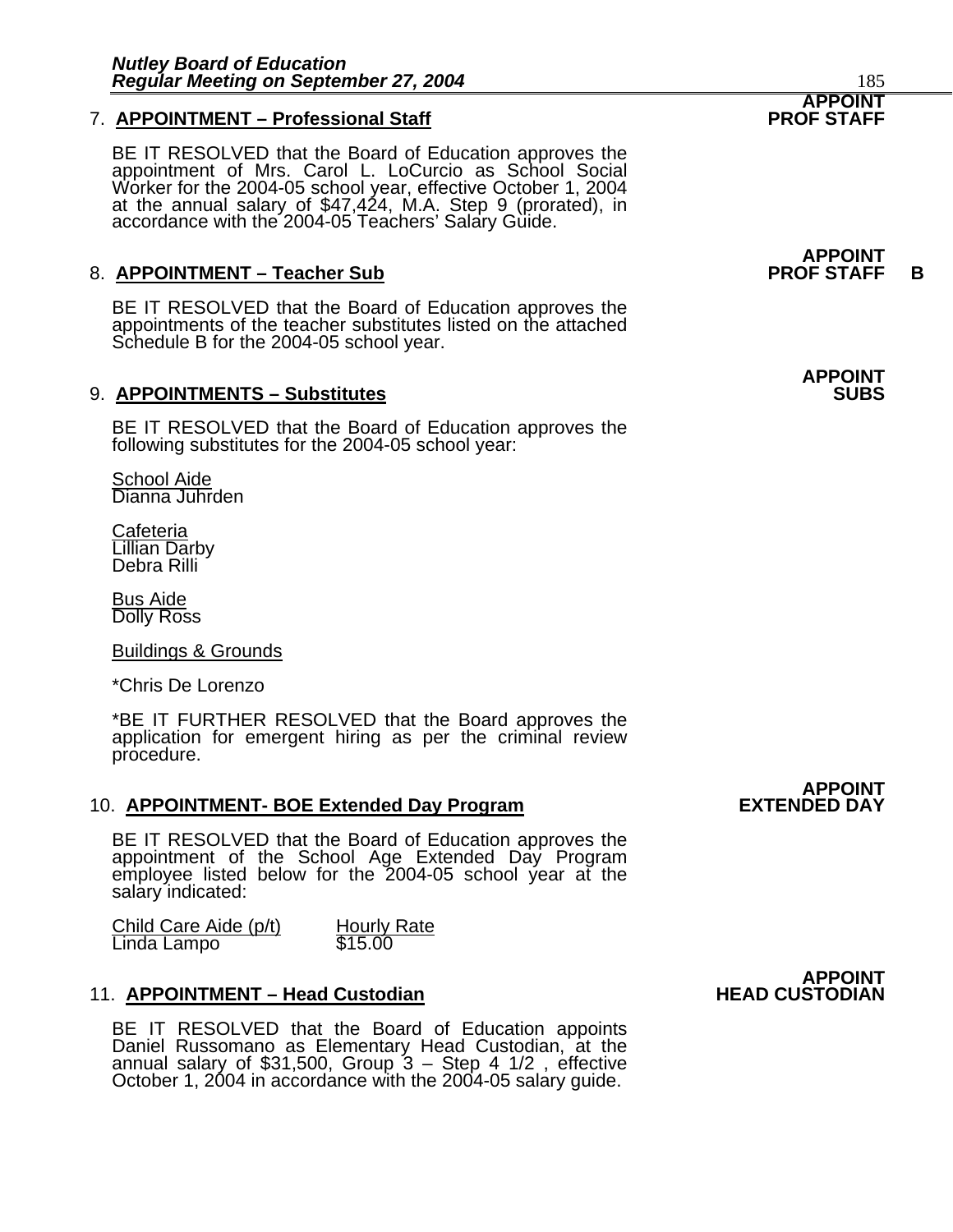#### 12. **APPOINTMENT – Head Custodian HEAD CUSTODIAN**

BE IT RESOLVED that the Board of Education appoints Edward Miller as Elementary Head Custodian, at the annual salary of \$31,000, Group 3 – Step 4, effective October 1, 2004 in accordance with the 2004-05 salary guide.

#### 13. **APPROVE AGREEMENT WITH EDUCATION ASSOCIATION CUSTODIAL OF NUTLEY (Custodial Unit) – 2004-2007 CONTRACT**

BE IT RESOLVED that the Board of Education approves the<br>Memorandum of Agreement and the revised salary guides for<br>the successor contract agreement, with the Education Association of Nutley (Custodial Unit) encompassing the terms and conditions of employment for the buildings & grounds employees for the period July 1, 2004 through June 30, 2007.

#### 14. APPROVE CONTRACT PHYSICAL THERAPY SERVICES

BE IT RESOLVED that the Board of Education approves a contract with Karen Chasmar for the purpose of providing physical therapy services for the 2004-05 school year at a rate of \$275.00 per day in a total amount not to exceed \$39,600.

#### 15. **APPROVE CONTRACT OCCUPATIONAL THERAPY SERVICES OT SERVICES**

BE IT RESOLVED that the Board of Education approves a contract with Cindy Palley for the purpose of providing occupational therapy services for the 2004-05 school year at a rate of \$370.25 per day in a total amount not to \$24,066.25.

#### 16. REAPPOINTMENTS - Buildings & Grounds Personnel

BE IT RESOLVED that the Board of Education approves the reappointment of the buildings & grounds personnel listed on the attached Schedule D for the 2004-05 school year in accordance with the 2004-05 Buildings and Grounds Salary Guide.

#### 17. RETRO-ACTIVE PAY - PHYSICAL THERAPY SERVICES

BE IT RESOLVED that the Board of Education approves a retroactive pay increase for Florence Nardone for physical therapy services from \$57.00 per hour to \$59.00 per hour for all hours worked during the period July 1, 2003 to June 30, 2004.

**APPROVE**

**APPROVE**

**APPROVE**

**REAPPOINT<br>B&G PERSONNEL D** 

 **RETRO PAY**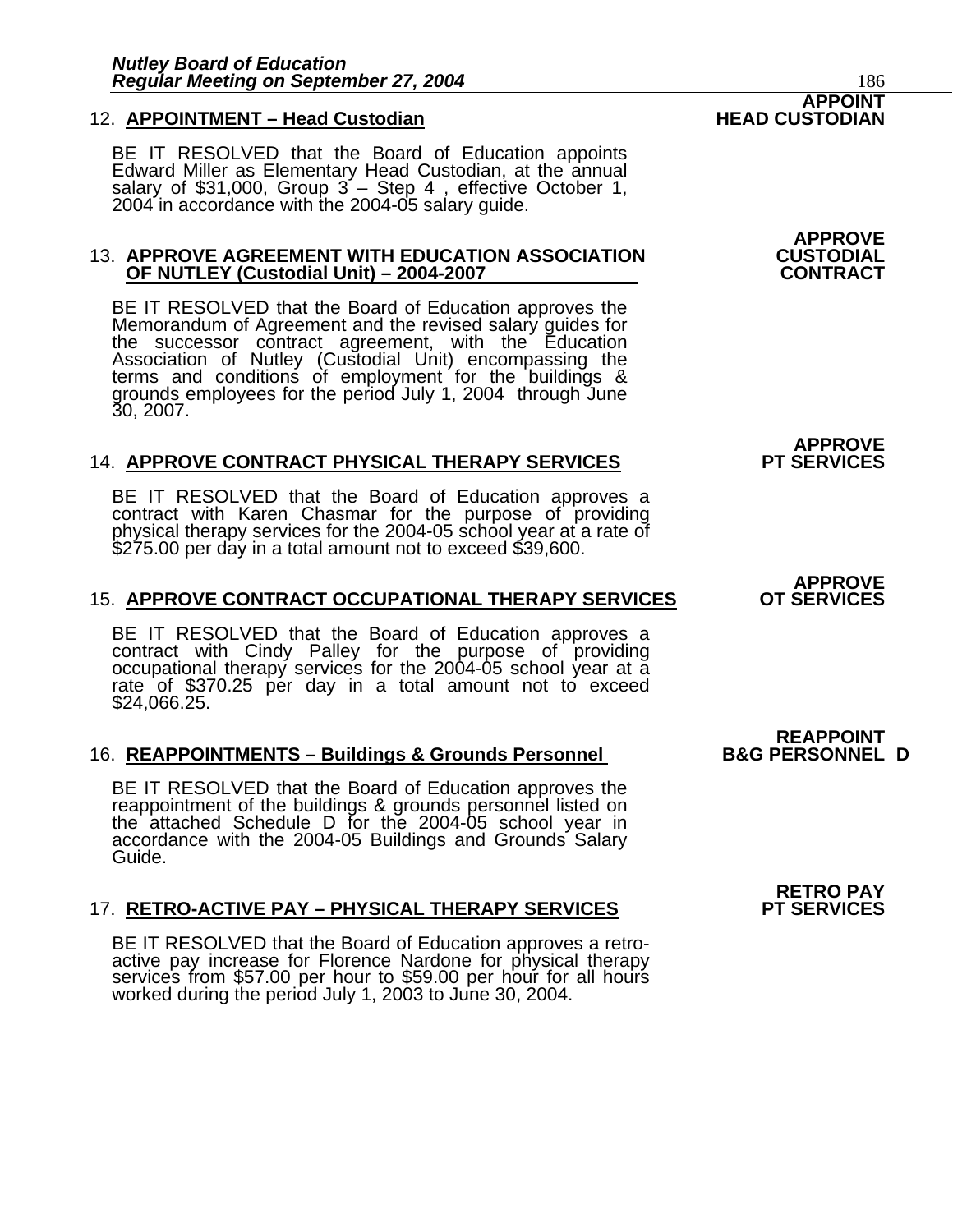#### 18. RETRO-ACTIVE PAY - OCCUPATIONAL THERAPY SERVICES

BE IT RESOLVED that the Board of Education approves a retroactive pay increase for Cindy Palley for occupational therapy services from \$68.46 per hour to \$71.20 per hour for all hours worked during the period July 1, 2003 to June 30, 2004.

#### 19. **EXTRA COMPENSATION COMP**

BE IT RESOLVED that the Board of Education approves the following personnel be paid extra compensation in the amounts indicated for services rendered:

#### **PAYMENT FOR SUMMER HOURS – July and August – Preparation for the New Science Rooms**

| Kent Bania             | \$727.44 |
|------------------------|----------|
| Doris Dean             | 727.44   |
| Katianne Gratz         | 727.44   |
| Lawrence Jinks         | 727.44   |
| Megan Hardie           | 727.44   |
| Paula Kasner           | 727.44   |
| <b>Michael Naumoff</b> | 727.44   |
| <b>Christine Polk</b>  | 727.44   |
| Joseph Simko           | 727.44   |
| Peter Smith            | 727.44   |
| Sandra Stark-Houck     | 727.44   |
| Joseph Talgliareni     | 727.44   |
|                        |          |

#### **PAYMENT FOR GUIDANCE COUNSELLORS – Additional Evening Meetings During the 2003-04 school year:**

| Kathryn Comune            | \$207.84 |
|---------------------------|----------|
| James Mauro               | 207.84   |
| Susan Scerbo              | 207.84   |
| MaryFran Simmons-Fallucca | 207.84   |

#### **PAYMENT FOR SUMMER HOURS – Guidance – August 31 and September 1 and 2, 2004**

| James Cummings           | \$900.92 |
|--------------------------|----------|
| James Mauro              | 900.92   |
| Susan Scerbo             | 900.92   |
| MaryFran Simmons-Falluca | 886.92   |
| Joyce Wood               | 791.26   |

#### **PAYMENT FOR ZERO PERIOD BASIC SKILLS CLASSES – September, 2004**

| Leann Martin   | \$210.00 |
|----------------|----------|
| David Sorensen | 210.00   |

 **RETRO PAY** 

**EXTRA**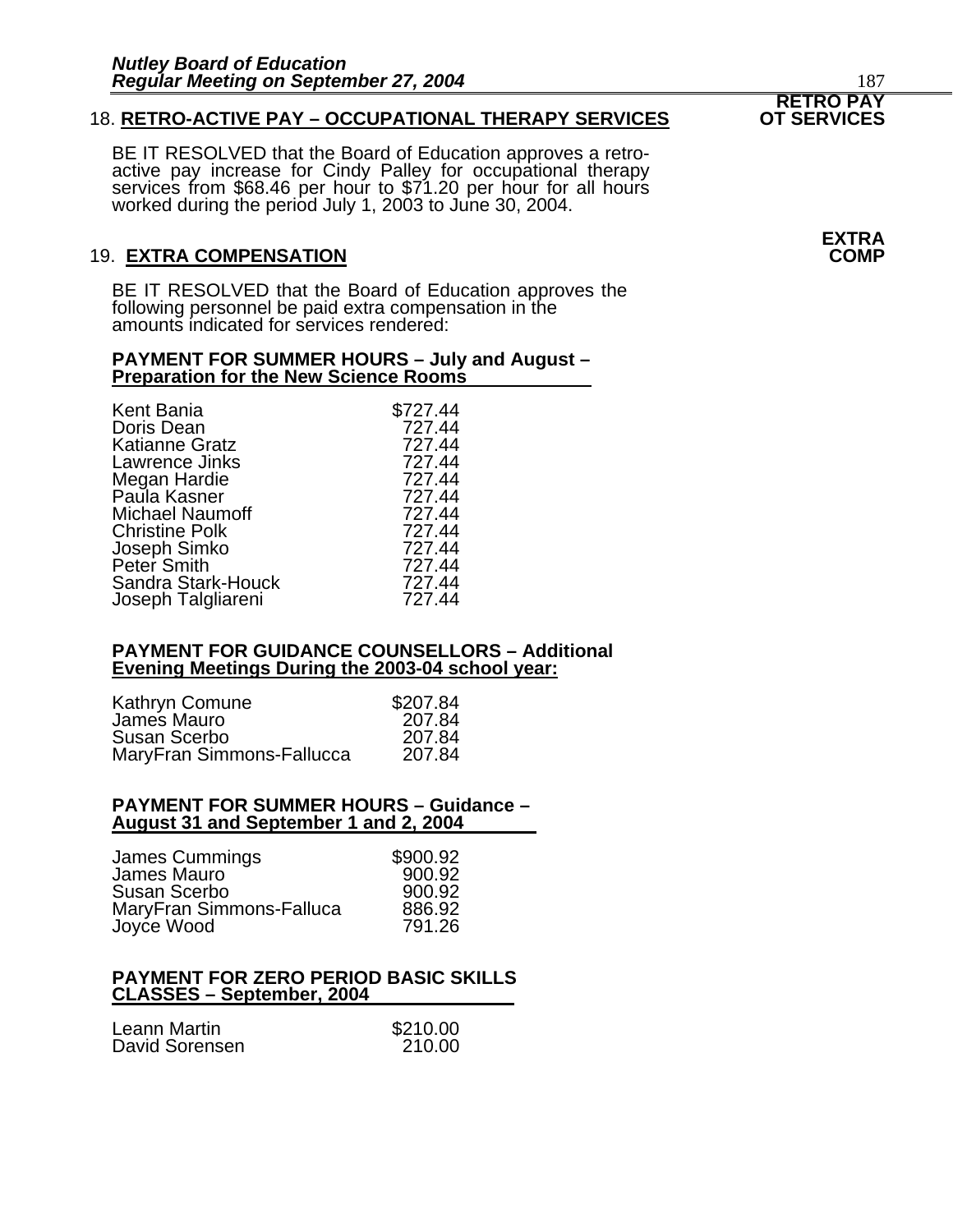#### **PAYMENT FOR SUMMER HOURS – Preparing Rooms – (Transfers)**

| <b>Rachel Daly</b> | \$277.12 |
|--------------------|----------|
| Kathryn Koribanick | 277.12   |
| Debra Parigi       | 277.12   |

#### **PAYMENT FOR SUMMER BAND CAMP – August 23 – 27, 2004**

| Stephanie Binaghi | \$1,678.13 |
|-------------------|------------|
| Aurilla Card      | 1,678.13   |
| John Maiello      | 1,678.13   |

**PAYMENT FOR SUMMER HOURS-Secretary-Athletics – August 16,17,18,24,25,30,31 (full) August 19 and 23 (1/2 days)**

Suzanne Peters \$1,729.76

#### **PAYMENT FOR SUMMER HOURS – Webmaster – Nutley Schools Website – Month of August**

Ann Mary Mullane \$ 883.32

#### **PAYMENT FOR SUMMER HOURS – BOE Newsletter**

Ronald Bonadonna \$415.48

#### **PAYMENT FOR SUMMER HOURS – Residency/ Affidavits**

Natale Ferrara  $$3,256.00$ 

#### **PAYMENT FOR SUMMER HOURS – Librarians- (Two days prior to school opening)**

#### 20. **SPECIAL CLASS PLACEMENT – Educationally CLASS CLASS CLASS CLASS CLASS CLASS Disabled Students**

BE IT RESOLVED that the Board of Education hereby authorizes the Superintendent of Schools to assign classified handicapped children to education programs according to how they can best achieve success in learning in accordance with **SPECIAL**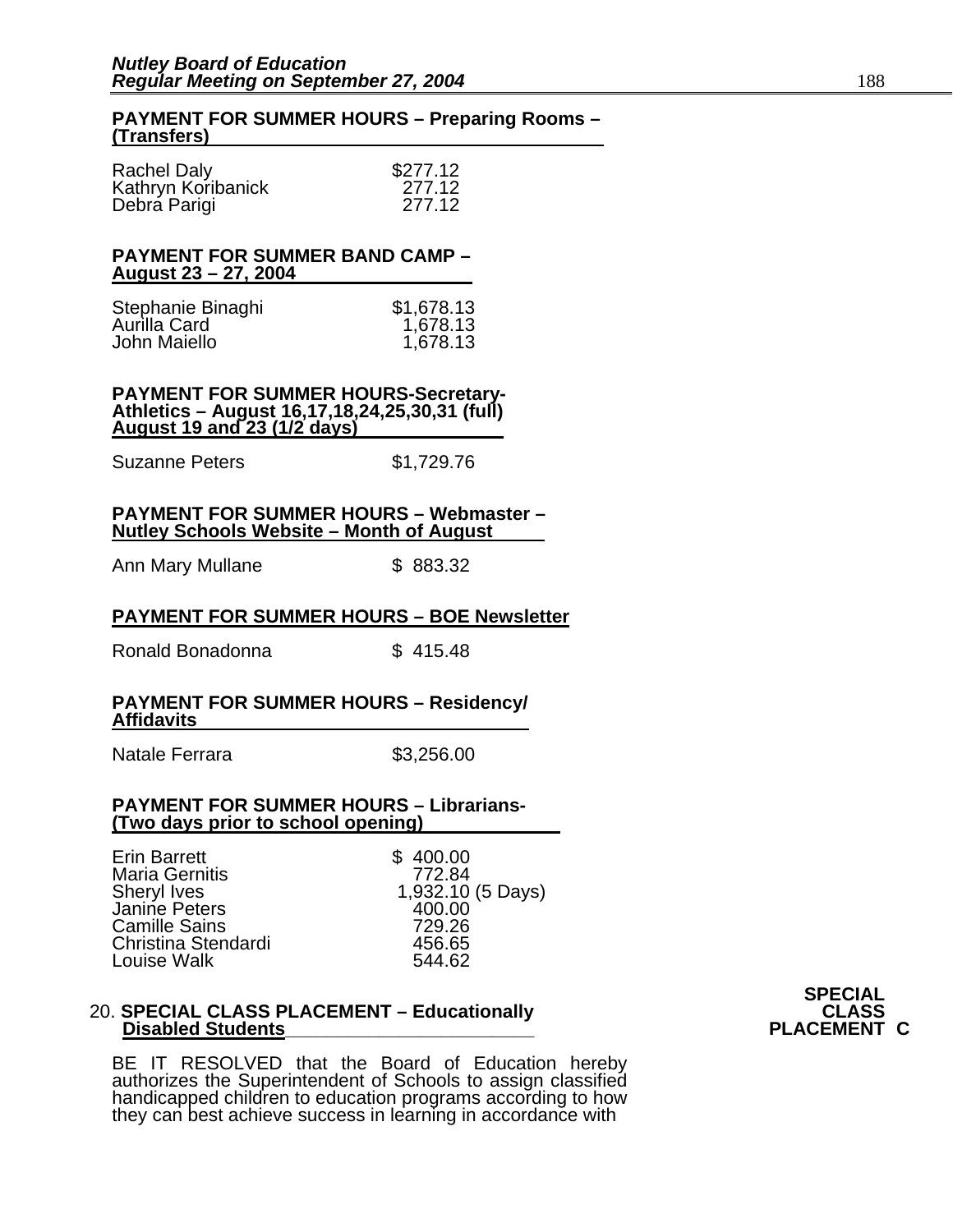the rules and regulations pursuant to Title 18A, Chapter 46, NJ Statutes, and Title 6, Chapter 28, NJ Administrative Code, and

BE IT FURTHER RESOLVED that the Board of Education authorizes the attendance of Nutley students at the special education classes for the 2004-05 school year as per the attached Schedule C.

#### **21. CHANGE IN TRAINING LEVEL**

BE IT RESOLVED that the Board of Education approves the following personnel be advanced to the proper level of the salary guide in accordance with Board of Education Regulations, said teacher having completed the necessary college courses to qualify for such advancement, to be effective September 1, 2004:

#### **To B.A.+30 Step Salary**

David Sorensen 11 \$49,519

## **BOARD SECRETARY'S RESOLUTIONS** SECRETARY'S

Trustee Viola moved, and Trustee Cafone seconded, a motion that the Board approve the Board Secretary's Resolutions numbers 1 through 11 as listed below.

The Board Secretary's Resolutions 1 through 11 were unanimously approved by roll call vote.

1. BILLS AND MANDATORY PAYMENTS<br>BE IT RESOLVED that the Board of Education approves the **PAYMENTS** payment of bills and mandatory payments dated September 27, 2004 in the total amount of \$3,363,669.38 (Appendix A).

## 2. **REQUESTS FOR USE OF SCHOOL BUILDINGS AND BUILDINGS B**

BE IT RESOLVED that the Board of Education approves the requests for the use of school buildings and grounds (Appendix B), that conform to the rules and regulations set by the Board of Education.

## 3. **TRANSFER SCHEDULE TRANSFER C SCHEDULE**

BE IT RESOLVED that the Board of Education approves, in compliance with NJAC 6A:23-2.11(c)3ii, and NJSA 18A:22-8-1, the transfers in the 2004-05 budget dated August 31, 2004 in the amount of \$51,732 as appended (Appendix C



**BILLS &** 

### **USE OF GROUNDS AND GROUNDS**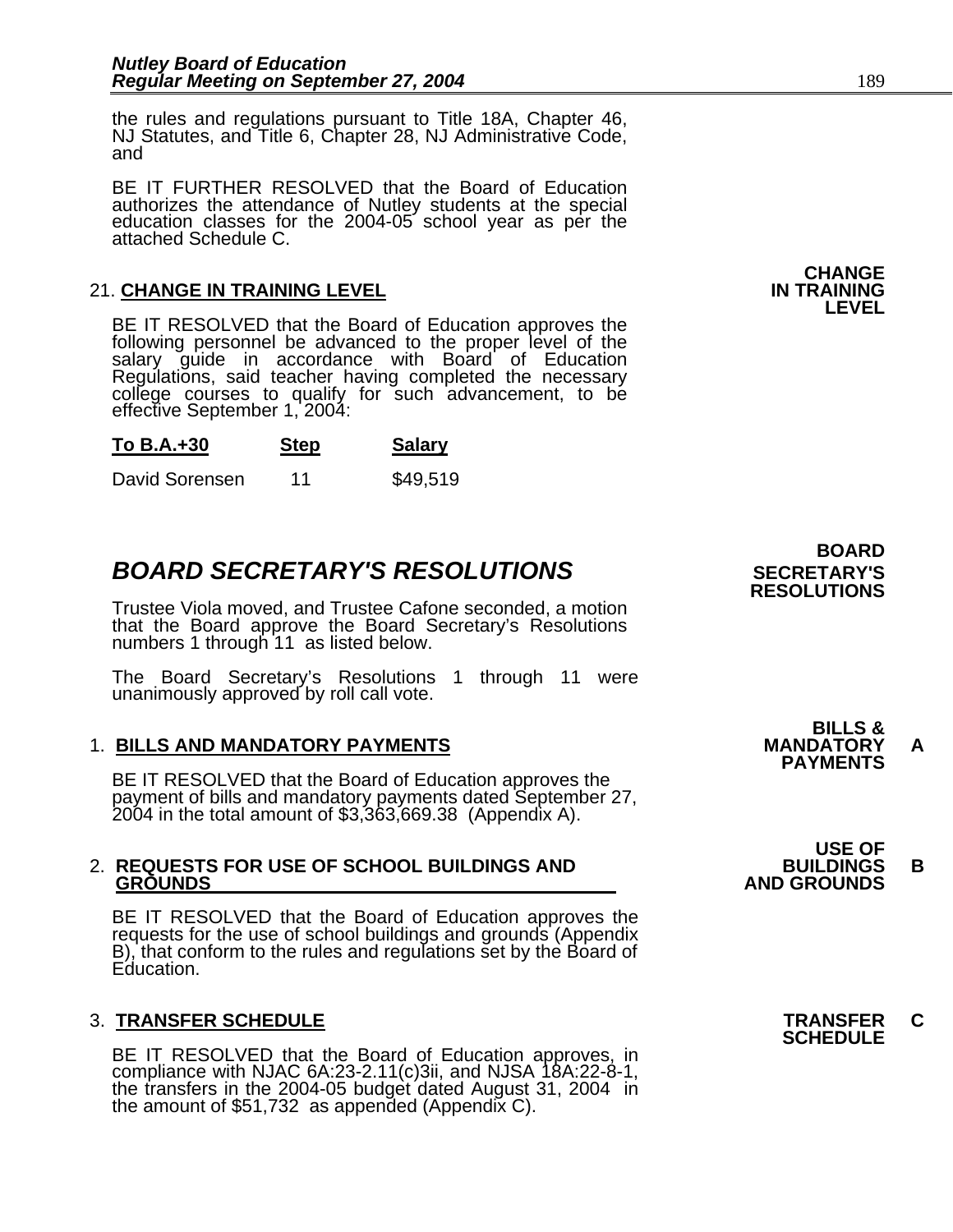#### 4. **JOINT TRANSPORTATION AGREEMENT – Belleville TRANS Board of Education**

BE IT RESOLVED that the Board of Education approve the following Joint Transportation Agreement with the Belleville Board of Education to Provide transportation for one special<br>education student from Belleville to Felician School, Lodi, NJ on Nutley Bus route #7 effective September I, 2004 through<br>June 30, 2005 at a cost per diem of \$45\*. (Subject to approval<br>of the County Superintendent of Schools.)

\*An additional charge of \$10 per diem will be added for each additional student on an established route.

## **PETTY** 5. **PETTY CASH FUNDS CASH**

WHEREAS, pursuant to NJAC 6:20-2.8 and Policy #615 (6620), a Board of Education may establish petty cash funds,

NOW, THEREFORE, BE IT RESOLVED that the Board of Education approves the following petty cash funds for schools to be established in the amounts listed:

| High School                                                                                                                                                | (Joseph Zarra, Custodian)                          | \$500 |  |
|------------------------------------------------------------------------------------------------------------------------------------------------------------|----------------------------------------------------|-------|--|
| <b>Franklin School</b>                                                                                                                                     | (John Calicchio, Custodian)                        | 400   |  |
| Lincoln School                                                                                                                                             | (Cynthia Healy, Custodian)                         | 300   |  |
| <b>Radcliffe School</b>                                                                                                                                    | (Mariana Francioso, Custodian)                     | 300   |  |
| Spring Garden School (Rosemary Clerico, Custodian)<br>300                                                                                                  |                                                    |       |  |
|                                                                                                                                                            | Washington School (Douglas Jones, Custodian)       | 300   |  |
| Yantacaw School                                                                                                                                            | (MaryLou Dowse, Custodian)                         | 300   |  |
| IT FURTHER RESOLVED that the Board of Education<br><b>BF</b><br>approves the additional district-wide petty cash accounts to be<br>established as follows: |                                                    |       |  |
|                                                                                                                                                            | Board of Education (Dennis M. Oblack, Custodian)   | \$500 |  |
| Director of Extended Day (Maria Cervasio, Custodian)<br>500                                                                                                |                                                    |       |  |
|                                                                                                                                                            | Pupil Transportation (Peggy Hollywood, Custodian)  | 400   |  |
| Special Services                                                                                                                                           | (Barbara Hirsch, Custodian)                        | 300   |  |
|                                                                                                                                                            | Technology Coordinator (Robert Presuto, Custodian) | 300   |  |
|                                                                                                                                                            |                                                    | and   |  |



**JOINT**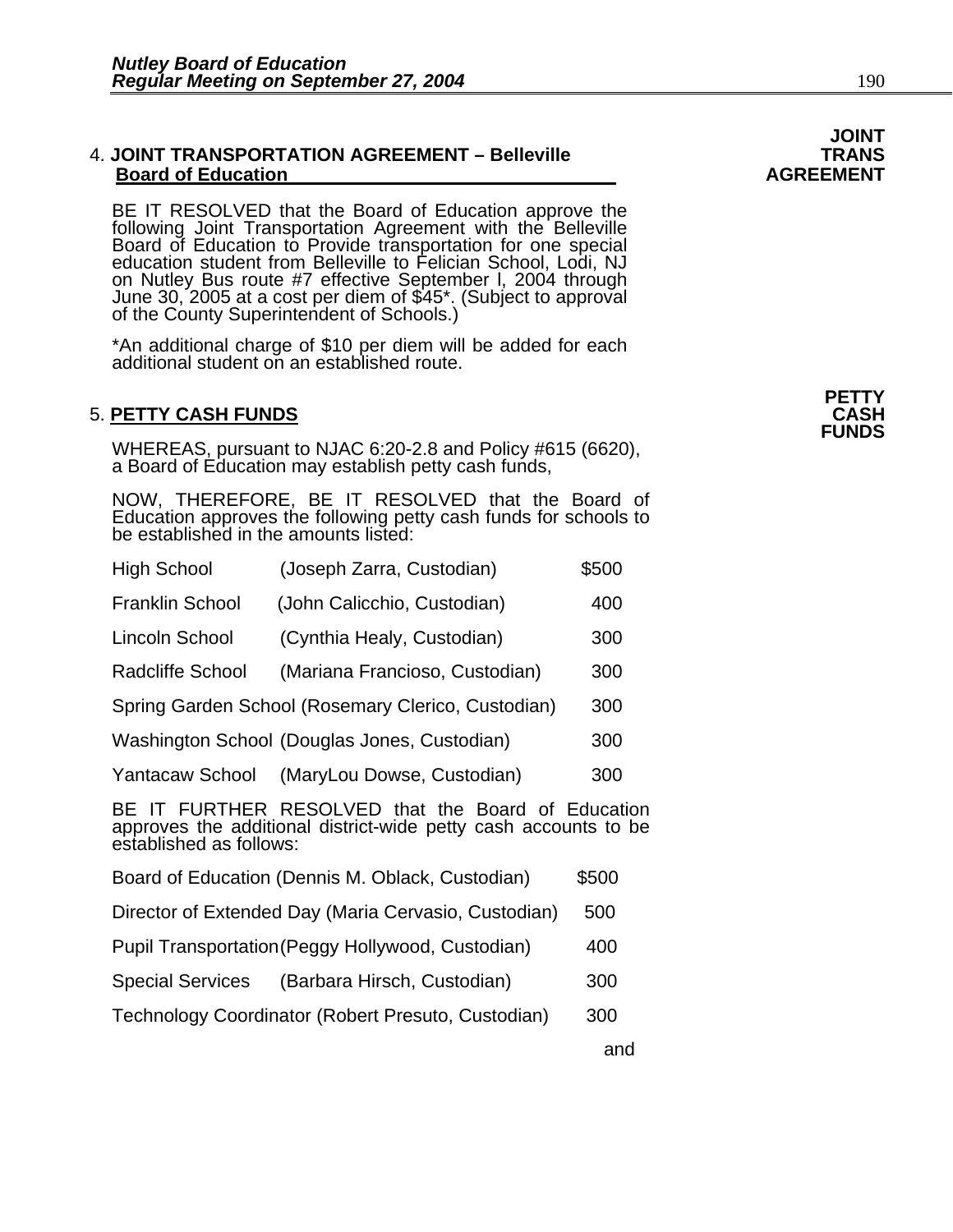BE IT YET FURTHER RESOLVED that the Board of Education approves the maximum expenditure for petty cash funds to be set at \$40 and that the individual petty cash funds are replenished by submitting a properly completed voucher to the Board of Education as necessary.

#### 6. **APPROVAL OF PARTIAL PAYMENT TO NIRAM, INC. NIRAM, INC.**

BE IT RESOLVED that the Board of Education approves partial payment in the amount of \$627,657.42 to Niram, Inc. for the Nutley High School Science Lab Refurbishment as per the recommendation of the Board's architect and construction manager.

# 7. **ACCEPTANCE OF PRELIMINARY ELIGIBLE COSTS AND GRANT ELECTION TO RECEIVE STATE FUNDING AS A GRANT VERTICLE Radcliffe Elementary School Barrier Free Lift LIFT**

WHEREAS the Nutley Board of Education ("Board") has<br>submitted an application for the Radcliffe Elementary School<br>Barrier Free Lift pursuant to Section 5 of the Educational Facilities Construction and Financing Act, P.L. 2000, c.72<br>("EFCFA" or "Act") and the New Jersey Department of<br>Education ("Department") implementing regulations at<br>N.J.A.C. 6A:26-1 et seq.

WHEREAS the district has received from the Department a letter approving said application and determining preliminary eligible costs ("PEC") for the project.

NOW, THEREFORE, BE IT RESOLVED, That the Board does not include any spaces inconsistent with the facilities efficiency standards or the applicable programmatic model in the district's approved Long Range Facilities Plan.

BE IT FURTHER RESOLVED, That the district elects to construct the project itself.

BE IT FURTHER RESOLVED, That the district elects to receive its State funding support in the form of a grant under Section 15 of the Act.

BE IT FURTHER RESOLVED, That the Board hereby accepts the PEC determined by the Department as final eligible costs and will not appeal this determination.

BE IT FURTHER RESOLVED, That the Superintendent is authorized to notify the Department of these elections.

**APPROVE PARTIAL PAY**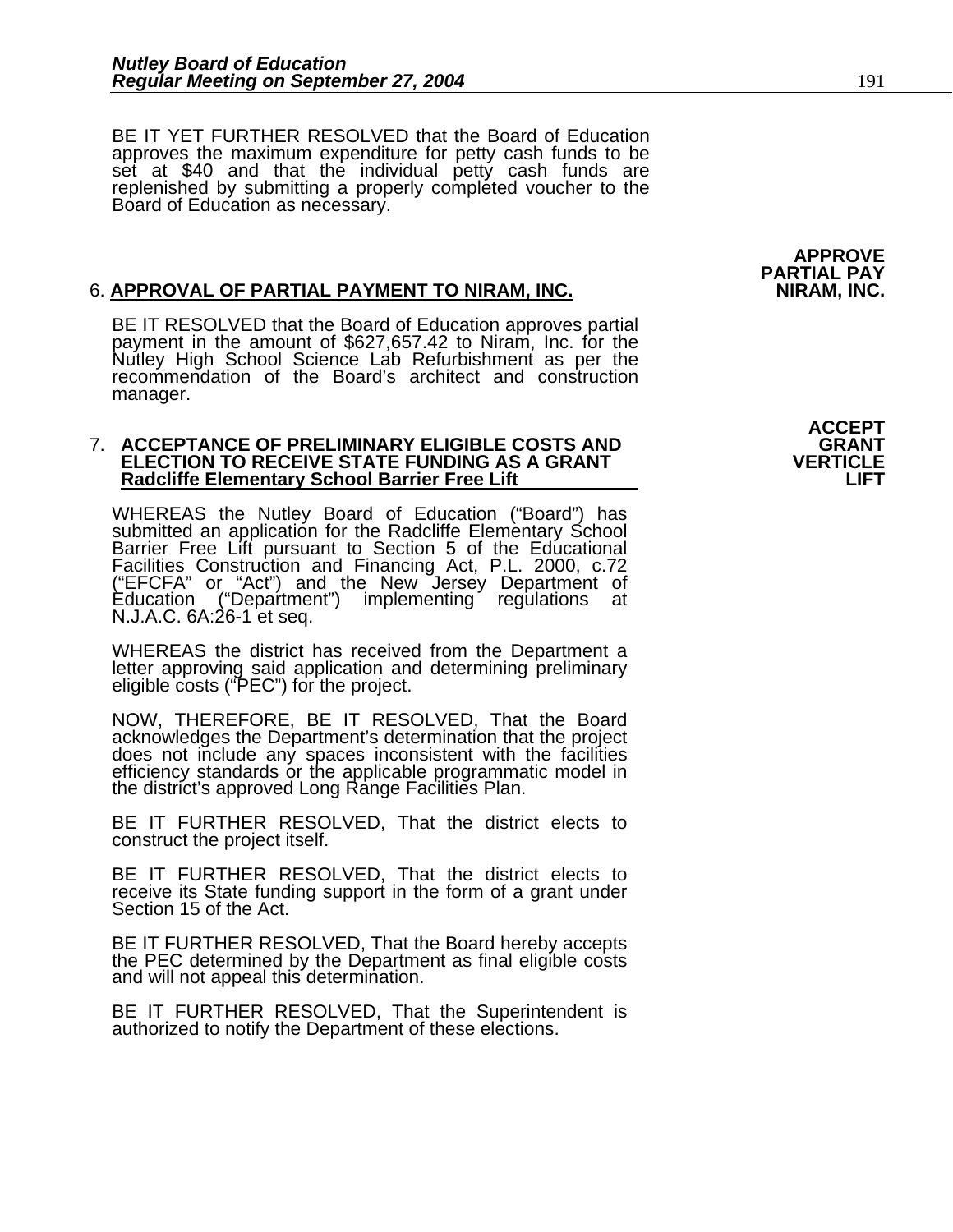# 8. APPROVAL OF AFFILIATION AGREEMENT WITH **AGREEMENT**<br>CLARA MAASS MEDICAL CENTER FOR COOPERATIVE **CLARA MAASS**<br>EDUCATION PROGRAM

WHEREAS the Nutley Board of Education desires to continue the Cooperative Education Program between Nutley High School and Clara Maass Medical Center, an affiliate of the Saint Barnabas Health Care System;

NOW THEREFORE BE IT RESOLVED that the Board<br>President and Secretary shall be and hereby are authorized to execute the Affiliate Agreement between Clara Maass Medical Center and Nutley High School for the Cooperative Education Program.

#### 9. **APPROVAL OF SUBMISSION OF GRANT APPLICATION – GRANT SUB. No Child Left Behind Act (NCLB) – FY 2005**

BE IT RESOLVED that the Board of Education approves the submission of the application for a FY 2005 Grant under the No Child Left Behind Act (NCLB) in the following amounts:

| Title   Part A \$201,529 |        |          | (Public- \$193,693 Nonpublic - \$7,836) |
|--------------------------|--------|----------|-----------------------------------------|
| <b>Title II Part A</b>   | 65.644 | (Public- | 62,309 Nonpublic - 3,335)               |
| Title II Part D          | 5.149  | (Public- | 4,527 Nonpublic -<br>622)               |
| Title III                | 16,065 | (Public- | 15,649 Nonpublic -<br>416)              |
| <b>Title IV</b>          | 13.963 | (Public- | 1,684)<br>12,279 Nonpublic -            |
| Title V                  | 51,294 | (Public- | 49,438 Nonpublic -<br>1,856)            |

\$353,644

## 10. **APPROVAL OF SUBMISSION OF APPLICATION – I.D.E.A. APPLICATION PART B-Basic and I.D.E.A. B-Preschool – FY 2005**

BE IT RESOLVED that the Board of Education approves the submission of application for I.D.E.A. for FY 2005 as follows:

| I.D.E.A. B-Basic     | \$723,478 |
|----------------------|-----------|
| I.D.E.A. B-Preschool | 29,830    |

#### 11. APPROVAL OF RENEWAL OF MEMBERSHIP IN THE **INSURANCE SUBURBAN ESSEX MUNICIPAL JOINT INSURANCE FUND D FUND**

WHEREAS, the Nutley Board of Education is a member of the Suburban Essex Municipal Joint Insurance Fund; and

WHEREAS, said renewed membership terminates as of December 31, 2004 unless earlier renewed by agreement<br>between the Board and the Fund; and

WHEREAS, the Board desires to renew said membership;

NOW THEREFORE, be it resolved as follows:

# **APPROVE**

**APPROVE** 

 **APPROVE I.D.E.A.**<br>APPLICATION

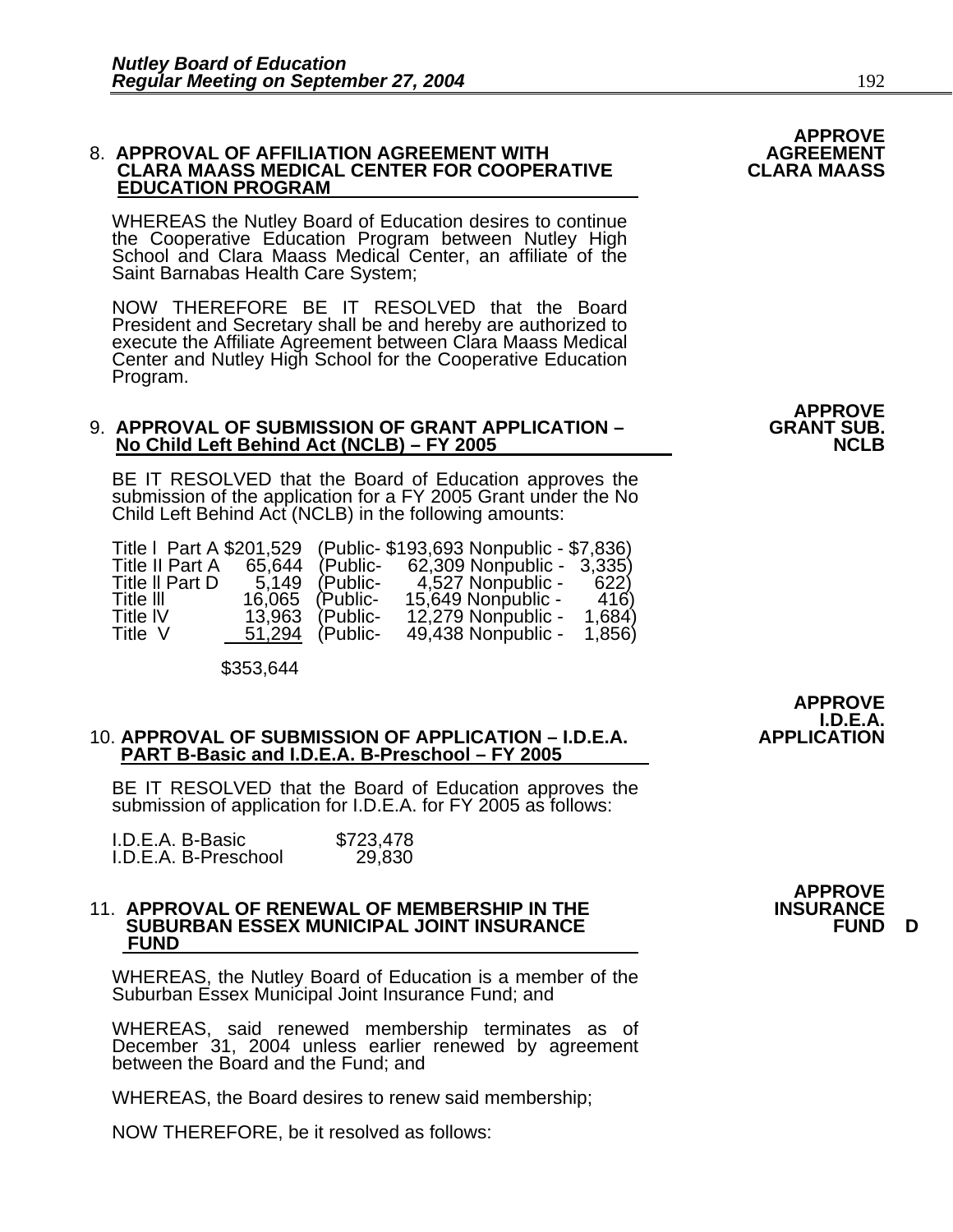1. The Nutley Board of Education agrees to renew its membership in the Suburban Essex Joint Insurance Fund and to be subject to the Bylaws, Rules and Regulations, coverages, and operating procedures thereof as presently existing or as modified from time to time by lawful act of the Fund.

2. The Board President and Secretary shall be and hereby are authorized to execute the agreement to renew membership annexed hereto as Appendix D and made a part hereof and to deliver same to the Suburban Essex Municipal J

#### 12. **APPROVAL OF CHANGE ORDER FOR HIGH SCHOOL CHANGE SCIENCE LAB REHABILITATION & IMPROVEMENTS ORDER E**

Trustee Cafone moved, and Trustee Del Tufo seconded, the following resolution. Upon being put to a roll call vote the resolution was unanimously approved.

BE IT RESOLVED that the Board of Education approves the recommendations from DCM Architecture, Inc., our Architect, and Tri-Tech Engineering, our Construction Manager, for<br>Change Order #16 through Change Order #20 (Appendix E)<br>for our high school science lab rehabilitation and for our high school science lab rehabilitation and<br>improvements project. The contract with Niram, Inc. will reflect an increase or (decrease) in the amounts as follows:

|                  | Date   |    | Amount        |
|------------------|--------|----|---------------|
| Change Order #16 | 9/7/04 |    | \$ (3,150.00) |
| Change Order #17 | 9/7/04 | S  | 548.15        |
| Change Order #18 | 9/7/04 | S  | 1,607.45      |
| Change Order #19 | 9/7/04 | \$ | 2,711.28      |
| Change Order #20 | 9/7/04 | S  | 460.36        |

#### **HEARING OF CITIZENS CITIZENS**

None

#### **OLD BUSINESS OLD BUSINESS**

Board Secretary Oblack summarized the status of the trailer for Yantacaw School.

None

**APPROVE** 

**HEARING OF** 

**NEW BUSINESS NEW BUSINESS**